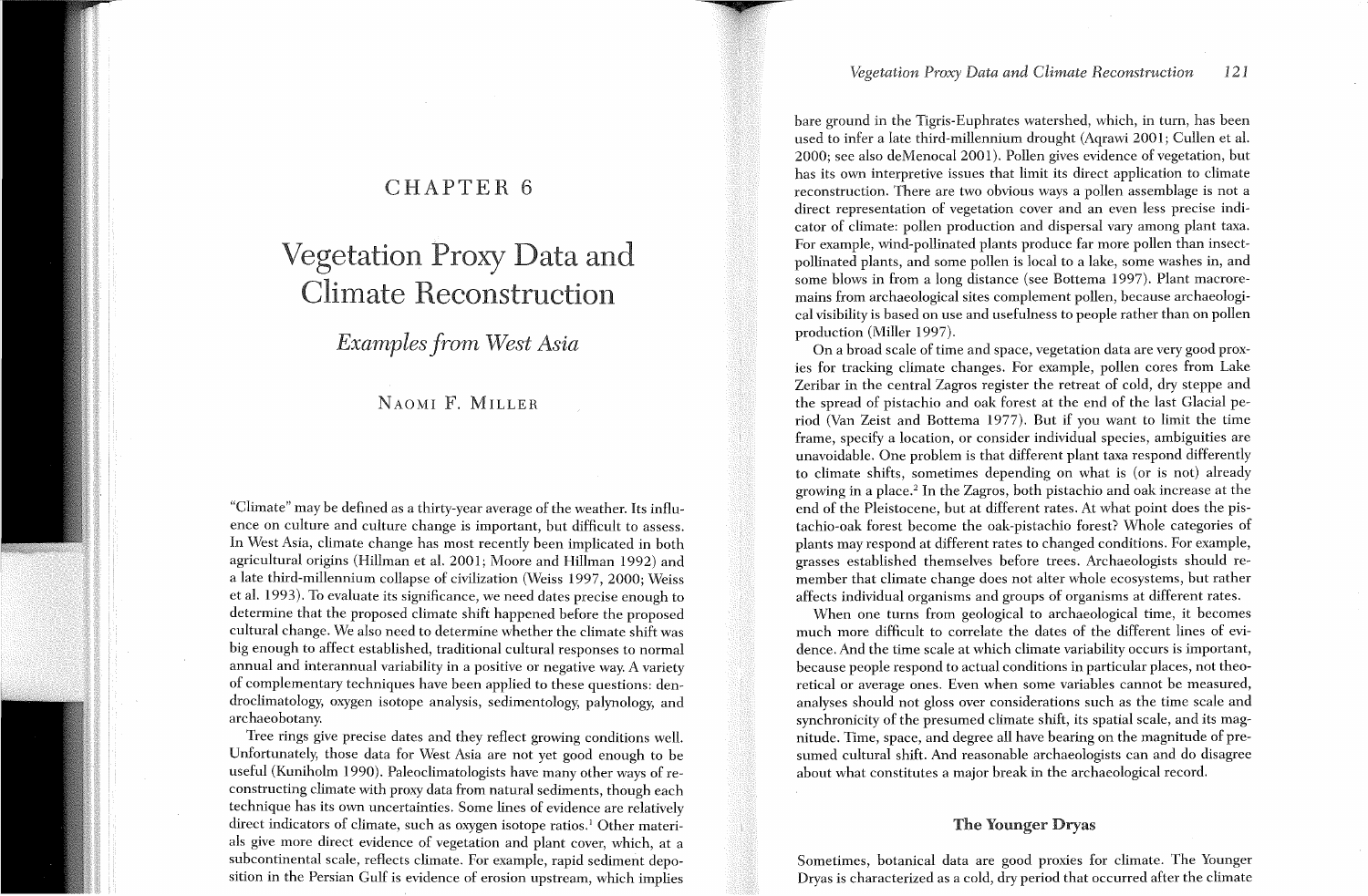*Vegetation Proxy Data and Climate Reconstruction* 123

had begun to ameliorate at the end of the last Glacial period. In West Asia, its impact on vegetation has been documented from the Mediterranean to the Zagros (Baruch and Bottema 1999; Stevens et al. 2001), and appears to have occurred before human activities had significantly altered the vegetation (figure 6.1). Lemcke and Sturm  $(1997)$  see the Younger Dryas in the  $\partial 18O/16O$  ratios of the Lake Van cores. At Lake Zeribar, in the central Zagros of Iran, Stevens, Wright, and Ito (2001, 753) see the Younger Dryas in enriched  $\partial$ 180 comparable to Lake Van. It may not have taken long for climate to become a dependent variable, however: a paleoclimatologist, William F. Ruddiman (2003), has identified a nonnatural increase in the greenhouse gases methane and carbon dioxide as early as 7000 (cal) BC that he attributes to rice agriculture in South Asia3 (for more in-depth discussion of rice cultivation in Asia, see chapters by Madella and by Sato in this volume). Neil Roberts (2002) proposes that human activities-burning in this case-could have slowed forest advance in West Asia at the end of the Pleistocene. And Yasuda, Kitagawa, and Nakagawa (2000) have identified forest clearance associated with early agriculture in a pollen core from Lake Ghab, Syria. So the question of causality seems to be getting more complicated.

#### Third-Millennium Drought

Ancient texts suggest that nomad invasions precipitated the collapse of the Akkadian empire of Mesopotamia at the end of the third millennium BC. Deteriorating climate across Eurasia could explain why nomads were moving and how agriculturally weakened polities of the rainfall agriculture zone might have been the first to succumb. Changing stream flows and weather patterns affecting the irrigation agriculture areas would have disrupted the economy and society of lower Mesopotamia (Weiss 1997, 2000; Weiss et al. 1993). In the past decade, evidence has been emerging that might support the argument that parts of West Asia experienced a sudden, severe, widespread drought at about 2200 BC (calendar years). On the other hand, based on critical reading of the epigraphic evidence and archaeological arguments for the ceramic dating, Richard Zettler (2003) questions the severity of the proposed collapse. Drought or not, he concludes that the evidence does not support arguments for radical settlement shifts in northern Mesopotamia at that time.

The scientific evidence for drought at 2200 BC includes isotope studies at Lake Van (Lemcke and Sturm 1997) and arguably at Lake Zeribar, where Stevens, Wright, and Ito (2001) see a Late Holocene dry spell between 4000 and 3500 BP (approximately 3350-3150 cal BC to 1775 lS75 cal BC; extrapolated from Stuiver et al. 1995); they comment that



FIGURE 6.1. Map showing the location of places mentioned in the text.

the "timing of this event appears to be coeval with the abandonment of farming sites in northern Mesopotamia during the Akkadian empire ... although the large errors associated with our dates preclude a more robust correlation" (753). As mentioned above, increased sedimentation rates in the Persian Gulf date to this time (see also Kay and Johnson 19S1 for synthetic discussion of Tigris-Euphrates streamflow). For the eastern Mediterranean, Rosen (1995) discusses the social implications of drought in the region with an innovative study of phytoliths. Yet, Bottema and Cappers (2000) see no pollen evidence for a third-millennium drought in the Lake Ghab core from northern Syria, and Bottema (1997) reaches a similar conclusion in his discussion of the Zeribar core. Rather, they see vegetation responding to human activities. Archaeobotanical evidence could point to third-millennium deforestation in some places, if you accept the premise that the proportion of charred seeds to charred wood is an indicator of dung fuel to wood fuel (Miller 1997). But drought is not the only conceivable cause of deforestation.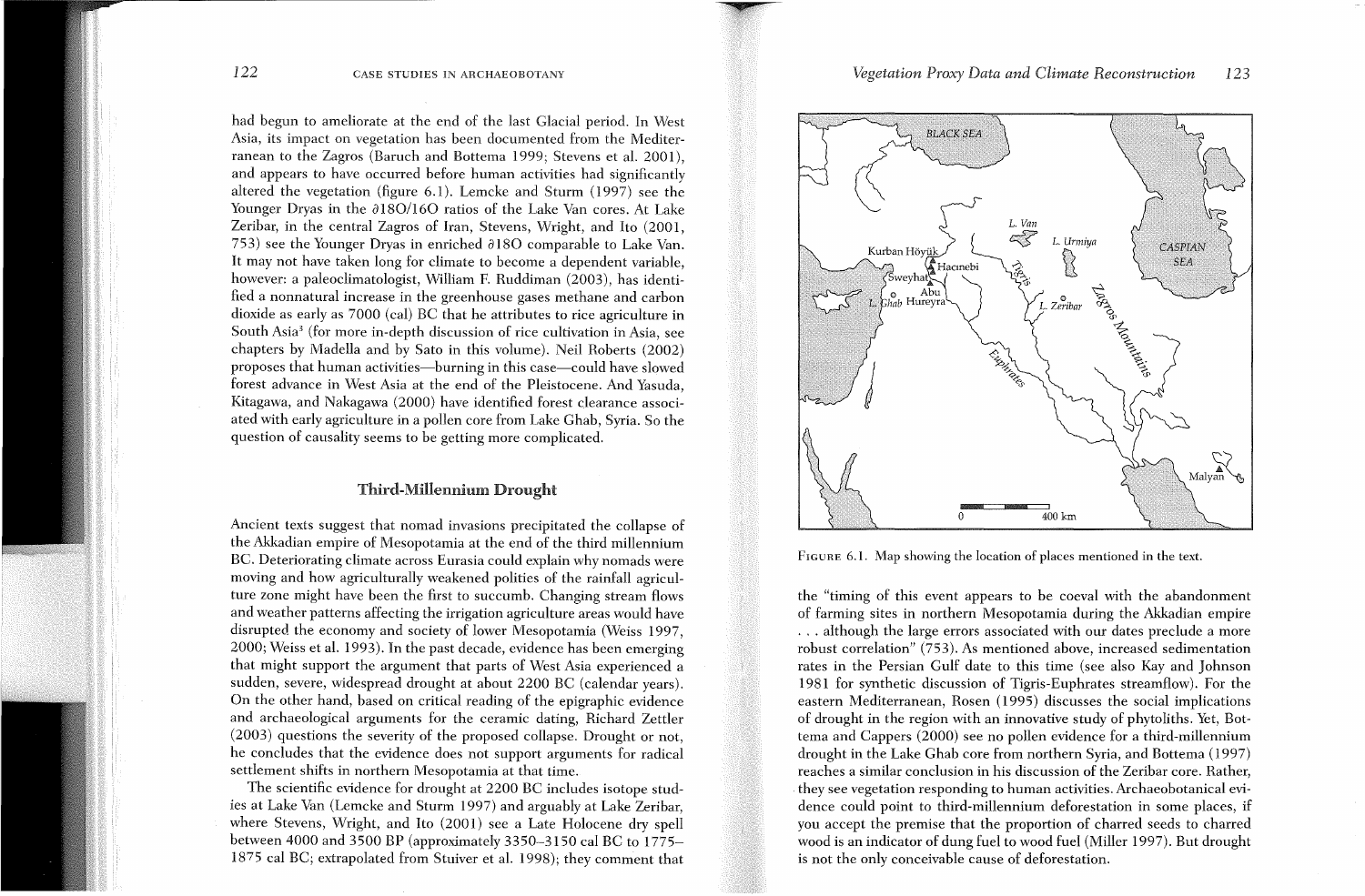#### *Vegetation Proxy Data and Climate Reconstruction*  125

The third millennium is the time of first city-states of Mesopotamia. Irrigation technology, attendant population increase, and the development of fuel-intensive technologies such as bronze metallurgy are hallmarks of the period. Ax-wielding people can cause deforestation; so, if people switch from wood fuel to dung, is it because the climate dried up or because they cut down the trees?

The climate of the rainfall agriculture zone of northern Mesopotamia follows "the general Mediterranean pattern, characterised by cool to mild, rainy winters and hot and dry summers" (Zohary 1973, 27). A farmer's first line of defense against drought would be to grow more droughttolerant crops, like barley. As you go from the wetter north to the drier south, barley does become more important relative to wheat (figure 6.2).

The Kurban Höyük sequence spans the period of the postulated drought of 2200 BC. If anything, an increased emphasis on barley occurred in the mid-third millennium, before the great drought (Miller 1997).4 Deforestation as indicated by an inferred increase in the use of dung fuel is also dated to the mid-third millennium (Miller 1997, figure 7.3). It is perhaps no accident that the mid-third millennium is also the time of maximum population and settlement in the region (Miller 1997,129; Wilkinson 1990). In a nutshell, there are indeed widespread changes in vegetation, but they are not uniform in their causes or effects.

Both the timing and the severity of the proposed drought are also at issue (Charles and Bogaard 2001, 325-26; Miller 2004). Two alternative hypotheses may explain apparent vegetation changes at about 2200 BC. First: over a vast expanse of the Eurasian continent there was a period of drought severe enough to cause serious deforestation, loss of even herbaceous plant cover, and consequent erosion; the ramifications for people were movement of nomads to greener pastures and subsequent stress on urban civilization in Mesopotamia. Second: most of the changes in the environmental record can be explained by human activity. The truth probably lies somewhere in between. That is, there is some evidence for drought, but the resilience of local people and economies in northern Mesopotamia seems to have allowed them to adjust, at least at a scale that is archaeologically visible.

#### Malyan

The site of Malyan in the southern Zagros of Iran provides a comparison with northern Mesopotamia. At about 3000 BC Malyan was the largest site in the Kur River basin. The settlement covered about 45 ha, and survey estimates for the aggregate area of rural settlement in the valley are about 30 ha. Archaeological survey and excavation at Malyan show there



FIGURE 6.2. Proportions of wheat and barley in the rainfall agriculture zone of the Euphrates River. The total weight of identified cereal grains is low. Kurban Hoyiik: late 4th millennium-2.81 g; early 3rd-9.11 g; mid-3rd-6.03 g; late 3rd/early 2nd-O.IS g. Hacinebi: late 4th-2.77 g. Sweyhat: late 3rd/early 2nd-4.56 g. (Source: Miller 1997, fig. 7.6.)

was almost no settlement for about 400 years in the middle of the third millennium BC (Sumner 1989; 2003, 54-55). Then, at about 2200 BC, Malyan once again became the center of a much larger and more complex settlement system-with an estimated area of 130 ha for the city and 278 ha for the valley as a whole (Sumner 1990). The ceramics of the earlier and later periods are quite different from each other, but one small excavation unit has produced a few sherds consistent with a transitional assemblage that suggests there was some cultural continuity (Miller and Sumner 2004). Beyond the Kur River basin, a paucity of settlement sites in the middle of the third millennium BC extends across the southern and central Zagros generally. Archaeologically speaking, does absence of settlement mean absence of people here?

The presence of nomadic pastoralists is the most reasonable explanation for this pattern (Miroschedji 2003, 24). From historic times to the present, Qashqa'i nomads have passed through the valley on their way to summer pasture, though we do not know for certain how far back that pattern of transhumance goes. For the third millennium, the closest site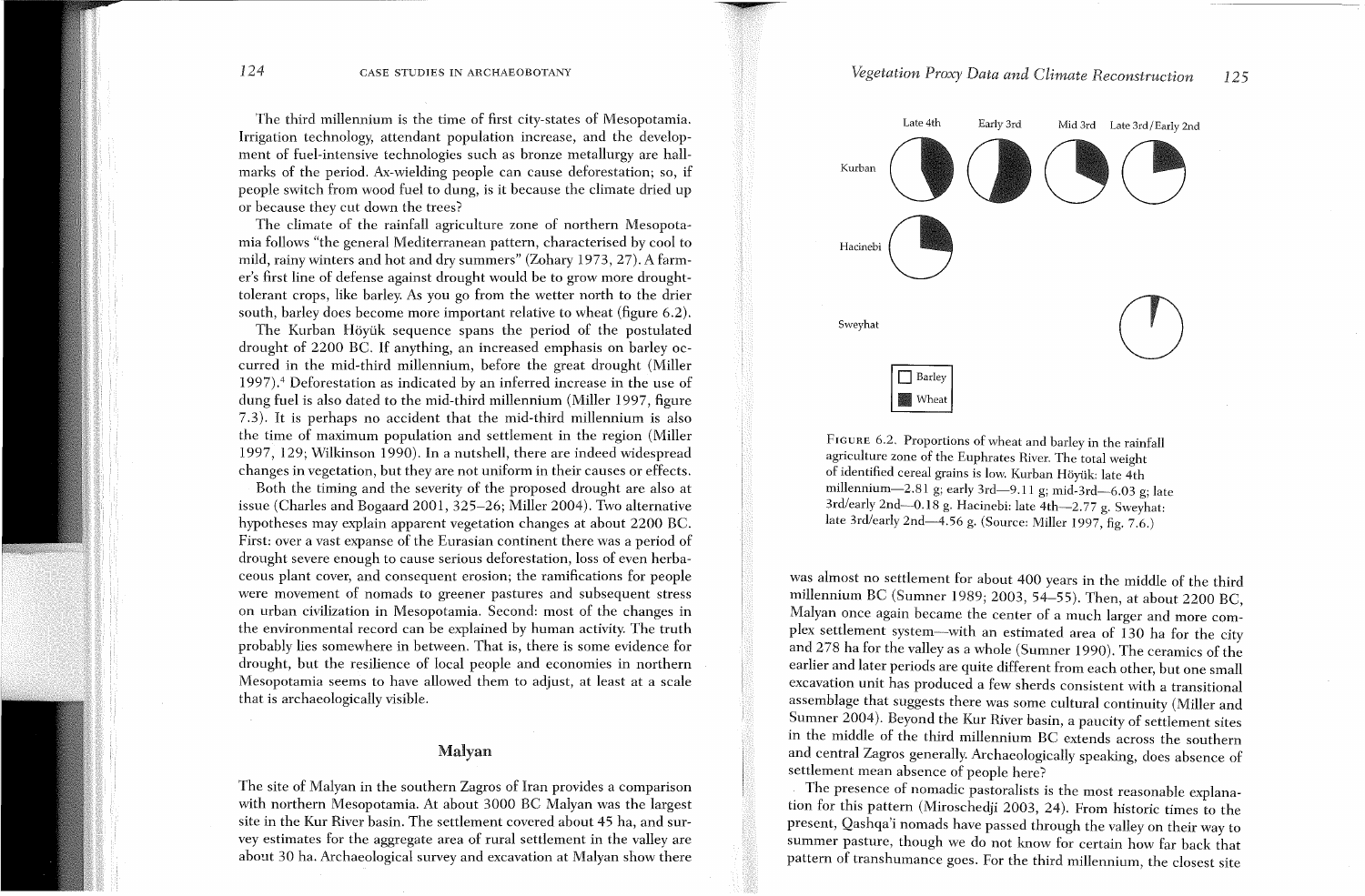of any significance is at Jalyan, about 200 km to the south of Malyan. It is one of few archaeological sites thought to have been left by nomads, but it was a cemetery, not a settlement (Miroschedji 1974). Thus, independent archaeological evidence points to a nomadic population occupying the region continuously during the third millennium. Archaeobotanical evidence can be used to address specific questions about landscape and climate as well as about the impact of the nomadic population on the vegetation in the region.

The climate regime of the Zagros Mountains of western Iran is similar in some respects to that of the mountains of the eastern Mediterranean, with a pattern of wet winters and dry summers, but it is more continental, with cooler winters (Zohary 1973, 37). As rainfall decreases (toward the south and at lower elevations), pistachio-almond forest replaces oak. The Kur River basin straddles the border between the oak forest to the north and west and the pistachio-almond forest to the south and east (figure 6.3; see Zohary 1973, map). The valley bottom, on which Malyan is located, is now largely cultivated. Remnant pistachio and almond grow on the edges at the north end of the valley. Two of the other woods, common in the archaeological samples but not in the present forest, are maple and juniper. Maple is a component of both forests. Juniper today occurs rarely in scattered locations in this part of Iran; it is also absent or rare in the pollen record of the central Zagros. The most likely species, *Juniperus excelsa* Bieb. *(=J. polycarpos* C. Koch), is probably a cold- and droughtresistant type (Sabeti 1966; Zohary 1973, 351) that is an "excellent fuel and said to yield good charcoal" (Townsend and Guest 1966, 93).

The distribution across time in the major forest wood types shows some patterning (table 6.1, figure 6.4). The data come from counts of about 1,500 identified pieces of the handpicked charcoal (Miller 1982). In general, the counts and weights of handpicked and flotation charcoal are correlated (Miller 1985). A plausible assumption essential to this analysis is that the main cost of wood fuel is transport, so all things being equal, trees growing closer to a settlement will be cut first for fuel·

A significant reduction in the proportion of juniper appears to have occurred between the Banesh and Kaftari settlement periods. The 400-year gap would have been long enough for any climate change to have an archaeologically observable effect on the vegetation. So, could the decline of drought-resistant juniper signify severe drought at that time? Judging from the increase in oak, which is a tree of the moister northern woodlands, probably not. Conversely, could the decline in juniper indicate a mid-third-millennium moisture increase so great that juniper could no longer compete with more moisture-loving plants? This, too, seems unlikely, because poplar/willow and hackberry, which grow in fairly moist places along streams in the Kur River basin, also decline in the later



FIGURE 6.3. Vegetation zones of southwestern Iran. (Source: Zohary 1973.)

levels (table 6.1). In any case, no one has proposed climate change for the mid-third millennium.

If climate was not a factor in the juniper decline, perhaps people had something to do with it. Although absence of settlement characterizes the mid-third millennium in the region, archaeological traces of nomadic pastoralists are notoriously hard to find. Maybe what we are seeing here is the otherwise invisible impact of nomads on the landscape: juniper is slow growing, is unlikely to grow back from a stump, and is a good fuel; its fruits and shoots might be eaten by sheep and goats,<sup>5</sup> and it might have been preferentially cut. In contrast, the nut-producing trees (almond, pistachio, and oak) might have been protected by the herders, and in any case can grow from stumps if nibbled. But juniper, already under stress from fuel cutting, could not recover from grazing pressure.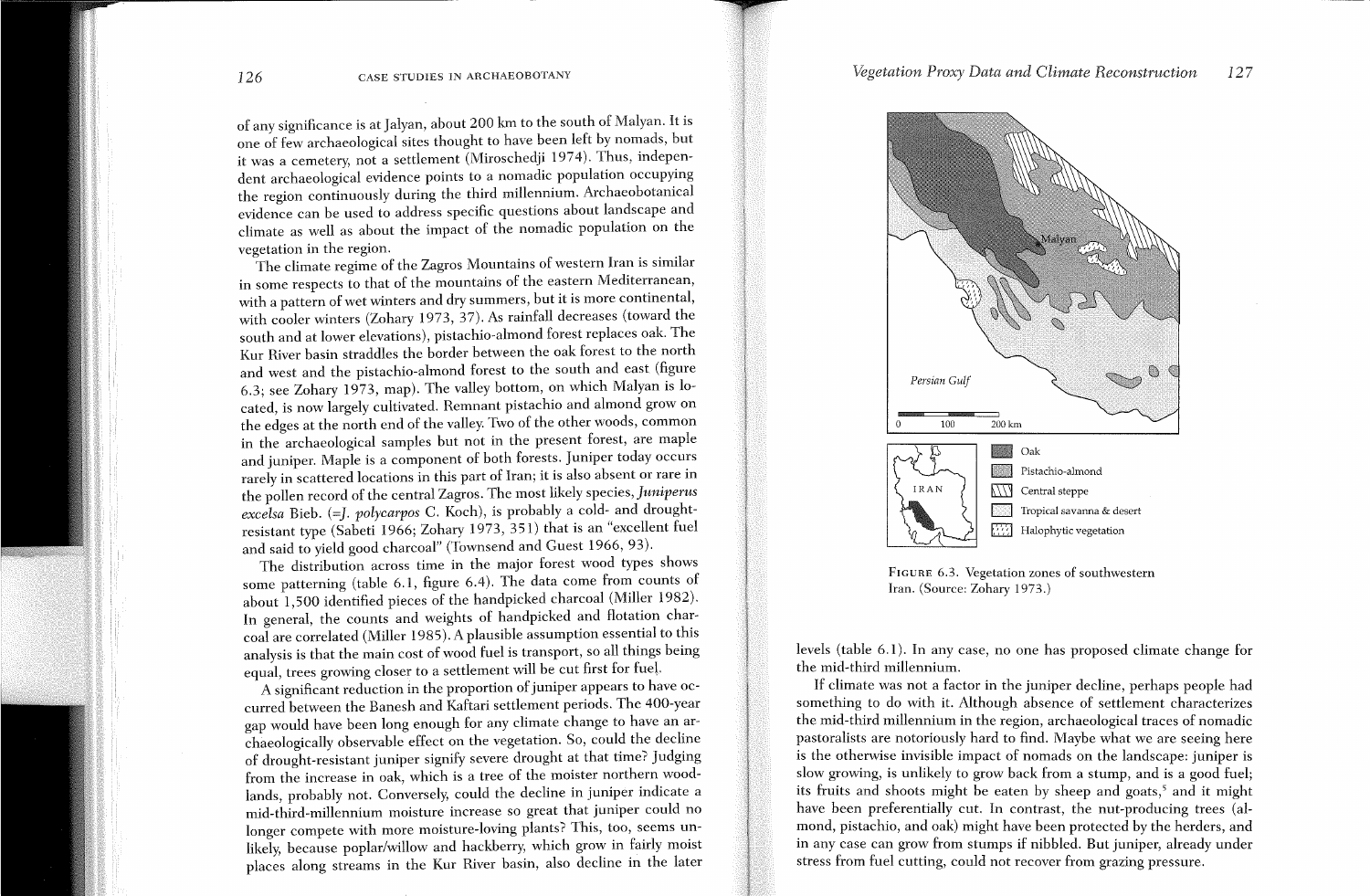

FIGURE 6.4. Major forest woods at Malyan.

Assuming the present-day woodland vegetation is an indicator of climatically established past distribution, the increase in oak during the Banesh period and contemporaneous decline of juniper, pistachio, and almond would represent an expanding radius of fuel procurement. Today, the boundary between the pistachio-almond and oak vegetation lies just at the northern edge of the valley. One could make the argument that, initially, juniper (along with pistachio and almond) grew on the valley bottom, but even the small urban system of the Banesh period put some pressure on wood resources.

TABLE 6.1. Identified charcoal from Malyan based on samples that can be assigned to phase

|                                  | Middle<br><b>Banesh</b> | Late<br><b>Banesh</b> | <b>Earlier</b><br>Kaftari | Later<br>Kaftari |
|----------------------------------|-------------------------|-----------------------|---------------------------|------------------|
| Number identified (1,491)        | 490                     | 140                   | 731                       | 130              |
| Number of samples (62)           | 24                      | 9                     | 19                        | 10               |
| Juniper ( <i>Juniperus sp.</i> ) | 0.34                    | 0.22                  | 0.06                      | $\Omega$         |
| Oak ( <i>Quercus sp.</i> )       | 0.01                    | 0.24                  | 0.22                      | 0.35             |
| Maple ( <i>Acer</i> sp.)         | 0.03                    | 0.04                  | 0.16                      | 0.03             |
| Almond ( <i>Prunus</i> sp.)      | 0.16                    | 0.06                  | 0.15                      | 0.21             |
| Pistachio (Pistacia sp.)         | 0.11                    | 0.01                  | 0.23                      | 0.04             |
| Poplar/willow (Populus/Salix)    | 0.27                    | 0.06                  | 0.01                      | 0.02             |
| Hackberry (cf. Celtis sp.)       | 0.05                    | 0.33                  | 0.05                      | 0.04             |
| Other                            | 0.03                    | 0.04                  | 0.10                      | 0.31             |

Source: Miller 1982.

Note: Banesh samples assigned to stratigraphically and ceramically defined subphases; temporal assignment of Kaftari samples based on relative stratigraphy (William M. Sumner, pers. comm., 5 March 2004). Measurements in the main body of the table are percentages expressed over 1 rather than 100.

The proportions of almond do not show much change over the long term; one imagines it to be a protected tree, or perhaps it can withstand trimming and browsing. The edible nuts have an intense almond flavor with a strongly bitter aftertaste. I have seen wild almond (probably *Prunus scoparia* [SpachJ C.K. Schneid.) grow from unnoticeable to large shrubs within twenty-five years (between 1978 and 2003), just north of Shiraz; from the hillslopes down to the highway, there used to be a completely degraded landscape with no plant growing taller than about a half meter; wild almond is now thriving there, probably because roadside development has made it inaccessible to grazers.

The pistachio distribution is interesting, too. It looks like both the earlier and later urban systems stressed the trees, but that pistachio was able to regenerate during the 400-year gap in settlement.

I have no neat explanation for the apparent changes in the amounts of maple; perhaps it replaced juniper during the 400-year settlement gap and, having no use as food, was cleared during the more populous Kaftari period. As is true for all of these examples, one point is well worth remembering: whether influenced by climate or human activities, each species within an ecosystem has its own trajectory.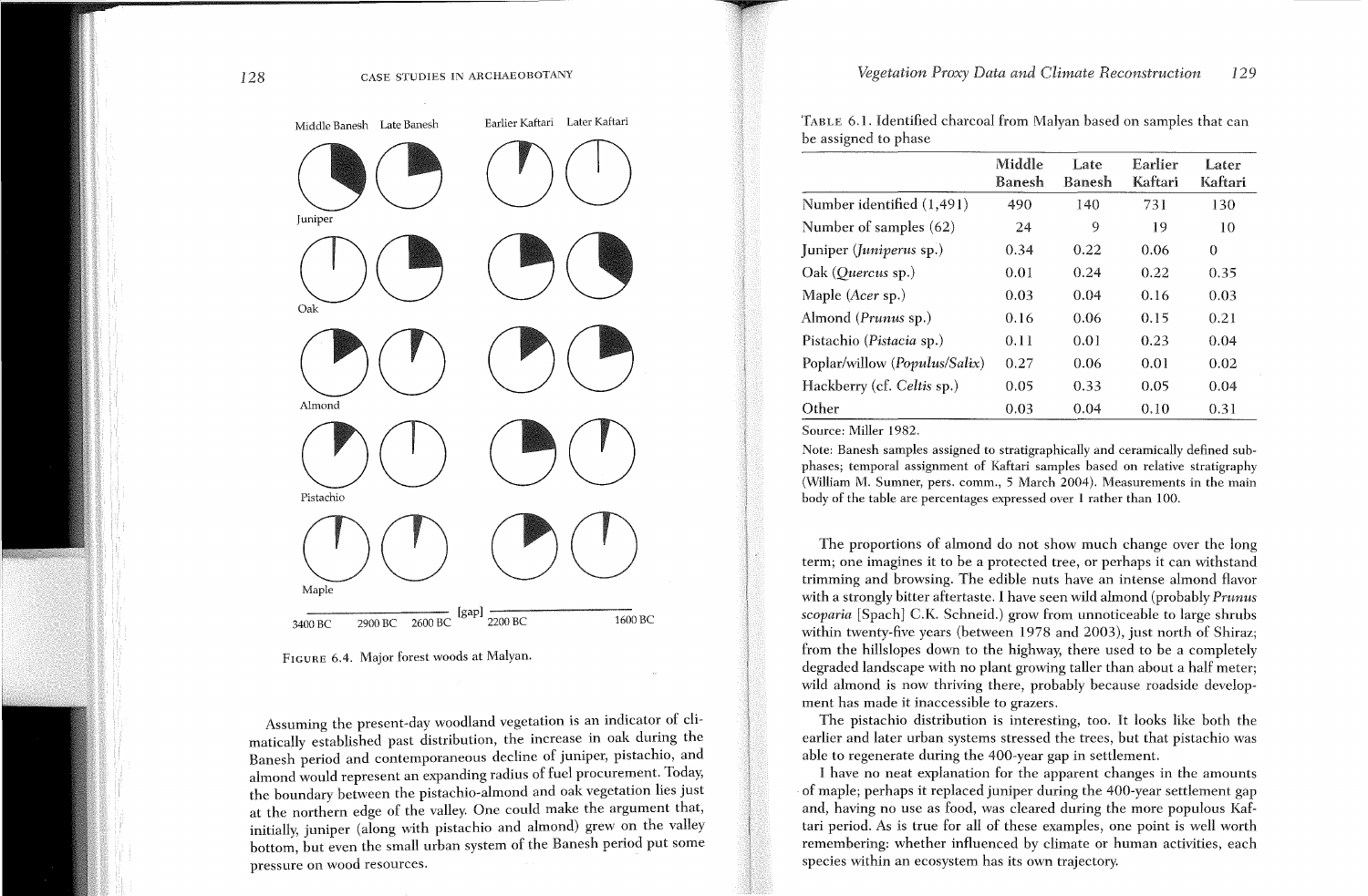#### Conclusions

The interactions of people, plants, and climate are complex. Even though vegetation responds to changing climate conditions, individuals and taxa do so at different rates. Vegetation responds to human manipulation of the landscape, too; and one should also bear in mind that vegetation and human activities can influence climate. Several specific conclusions that apply to climate and landscape in the ancient Near East can be drawn from this assessment of vegetation data as a proxy for climate:

First, from an archaeological perspective, the most important result of the Malyan study is that the decline in juniper that seems to have occurred during the 400-year settlement gap in the Kur River basin was not caused by climate change. Rather, this evidence supports the idea that pastoral nomads were a significant presence in the mid-third-millennium Zagros. In particular, archaeobotanical data suggest that those populations had a major impact on the landscape.

More broadly, climate has short- and long-term fluctuations to which people must adapt. Farmers in West Asia have always dealt with uncertainty and year-to-year variability in the weather. In both the short and the long term, crop choice, irrigation, and mobility are how they deal with it. By the third millennium BC, people in the Near East were clearly having an impact on the vegetation.

Finally, from a paleoclimatological perspective, the comparison of the cultural sequence in southern Iran and northern Mesopotamia should raise at least some questions about the geographical extent of the great drought of 2200 BC. Even if there were some drying trend in northern Mesopotamia at that time, archaeologists and paleoclimatologists should probably maintain a healthy skepticism of each other's methods and explanatory schemes.

#### Acknowledgments

I would like to thank Lindsay Shafer, Museum Applied Science Center for Archaeology, University of Pennsylvania Museum of Archaeology and Anthropology, who prepared the illustrations.

#### Notes

1. The 180 isotope is heavier than the more common oxygen, 160. Lighter isotopes evaporate first and fall in precipitation last, but condensation processes are affected by temperature. The <sup>18</sup>O-depleted sediments are associated with colder temperatures or winter rainfall (Stevens, Wright, and Ito 2001). Lemcke and Sturm (1997) use oxygen isotope ratios as proxies for humidity in their analysis of cores from Lake Van.

2. Lewin (1985) discusses a study by Kenneth Cole of packrat middens that suggested that the observed lag between climate change and vegetation is a result not just of the inherent immobility of plants but also of the fact that the existing vegetation may limit the spread of plants more suited in principle to the new climate-a phenomenon called "vegetational inertia." See also Von Holle, Delcourt, and Simberloff (2003).

3. He suggests an uncalibrated radiocarbon date of about 8000 BP (Ruddiman 2003,273).

4. Charles and Bogaard (2001) reach a similar conclusion based on the continuing use of the relatively moisture-demanding free-threshing wheat throughout the sequence at Tell Brak, in northeastern Syria.

*5. Juniper* is probably not preferred if other plants are available. In Texas, where juniper control is a problem, a rancher reported that "not all goats will eat juniper ... the first step in using goats as a cedar [i.e., *Juniperus]* control tool is to identify which animals in the herd have a taste for the juniper berry" (Briskin 2003). In a Texas rangeland study, Cory (I927) found that "the fruit of both species []. *monosperma* and]. *utahensis]* is palatable to goats." In England, sheep eat the seedlings in winter, not summer (Fitter and Jennings 1975). The Kur River Basin is on the Qashqa'i migration route, closer to the summer pastures (Beck 1991, map 3), but William M. Sumner has seen winter camps about 14 km northeast of Malyan (W. M. Sumner, pers. comm., 18 March 2004). If the animals eat the fruit, that could limit the ability of juniper to reproduce. It is likely that the cones (juniper "berries") would have been ripe during the spring migration to the summer pastures.

#### References

- Aqrawi, A. A. M. 2001. "Stratigraphic Signatures of Climatic Change during the Holocene Evolution of the Tigris-Euphrates Delta, Lower Mesopotamia." *Global and Planetary Change 228:267-83.*
- Baruch, U., and S. Bottema. 1999. "A New Pollen Diagram from Lake Hula: Vegetational, Climatic, and Anthropogenic Implications." In *Ancient Lakes: Their Cultural and Biological Diversity, edited by H. Kawanabe, G. W. Coulter,* and A. C. Roosevelt, 75-86. Ghent: Kenobi Productions.
- Beck, L. 1991. *Nomad: A Year in the Life of a Qashqa'i Tribesman in Iran.* Berkeley: University of California Press.
- Bottema, S. 1997. "Third Millennium Climate in the Near East Based upon Pollen Evidence." In *Third Millennium* BC *Climate Change and Old World Collapse,* edited by H. N. Dalfes, G. Kukla, and H. Weiss, 489-515. Berlin: Springer-Verlag.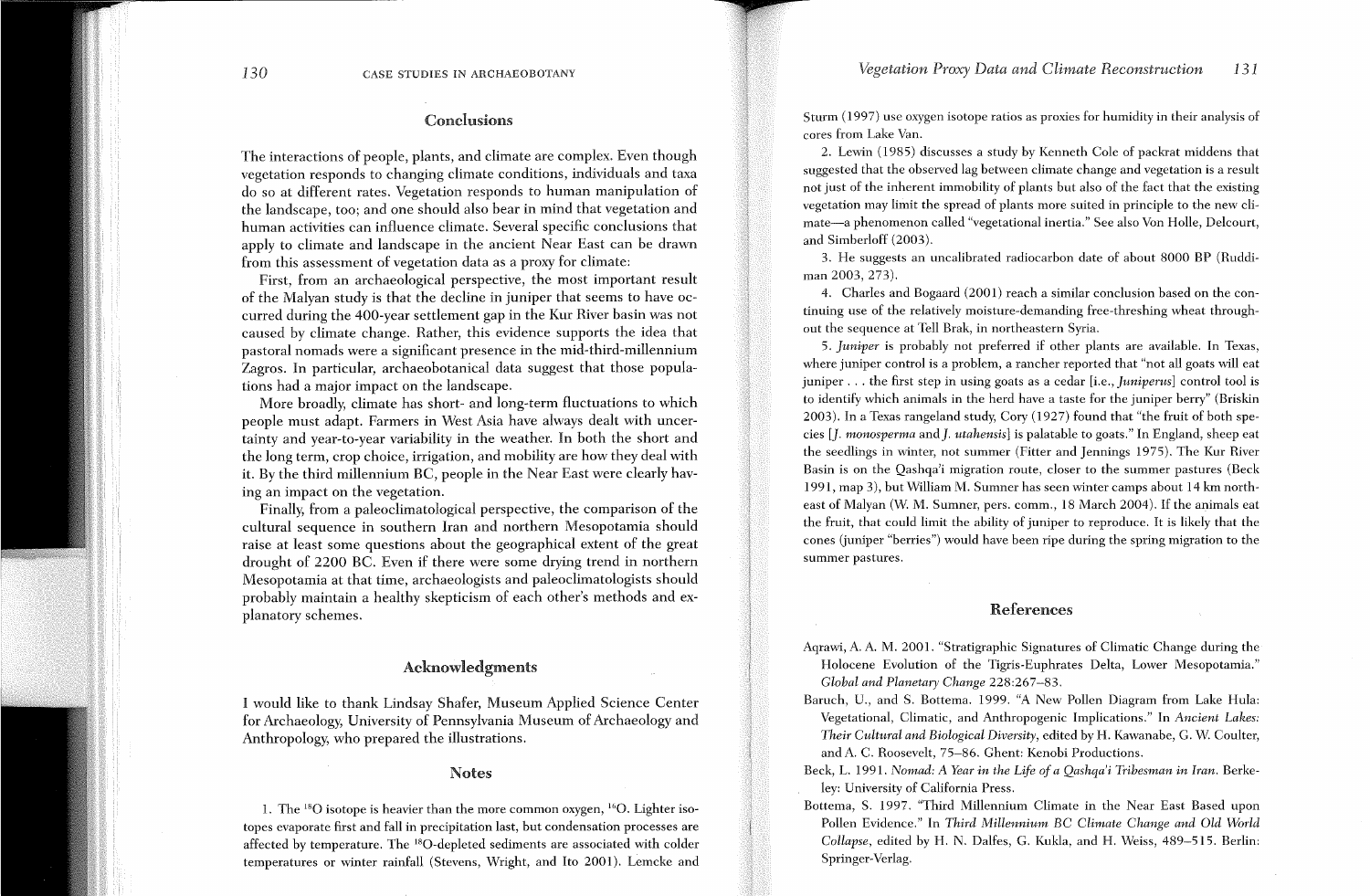- Bottema, S., and R. T. J. Cappers. 2000. "Palynological and Archaeobotanical Evidence from Bronze Age Northern Mesopotamia." In *Rainfall and Agriculture in Northern Mesopotamia,* edited by R. M. Jas, 38-70. Istanbul: Nederlands Historisch-Archaeologisch Instituut te Istanbul.
- Briskin, J. 2003. "Goats Used to Control Juniper and Restore Rangeland." http:// www.countryworldnews.com/news-archives/CTXl2003/ct0918rangeland.php.
- Charles, M., and A. Bogaard. 2001. "Third-Millennium BC Charred Plant Remains from Tell Brak." In *Excavations at Tell Brak,* vol. 2, *Nagar in the Third Millennium BC, by D. Oates, J. Oates, and H. McDonald, 301-26. London:* British School of Archaeology in Iraq.
- Cory, V. L. 1927. Activities of Livestock on the Range. Texas Agricultural Experimental Station Bulletin 367. Texas A&M University, College Station, TX.
- Cullen, H. M., P. B. deMenocal, S. Hemming, G. Hemming, F. H. Brown, T. Guilderson, and F. Sirocko. 2000. "Climate Change and the Collapse of the Akkadian Empire: Evidence from the Deep Sea." *Geology 28:379-82.*
- deMenocal, P. B. 2001. "Cultural Responses to Climate Change during the Late Holocene." *Science 292:667-73.*
- Fitter, A H., and Jennings, R. D. 1975. "The Effects of Sheep Grazing on the Growth and Survival of Seedling Juniper *(juniperus communis* L.)." *Journal of Applied Ecology 12:637-42.*
- Hillman, G., R. Hedges, A. Moore, S. Colledge, and P. Pettitt. 2001. "New Evidence of Lateglacial Cereal Cultivation at Abu Hureyra on the Euphrates." *The Holocene* **11:383-93.**
- Kay, P. A, and D. L. Johnson. 1981. "Estimation of Tigris-Euphrates Streamflow from Regional Paleoenvironmental Proxy Data." *Climatic Change 3:251-63.*
- Kuniholm, P. I. 1990. "Archaeological Evidence and Non-Evidence for Climatic Change." *Philosophical Transactions of the Royal Society of London* A 330:645-55.
- Lemcke, G., and M. Sturm. 1997. "∂18O and Trace Element Measurements as Proxy for the Reconstruction of Climate Changes at Lake Van (Turkey): Preliminary Results." In *Third Millennium BC Climate Change and Old World Collapse,* edited by H. N. Dalfes, G. Kukla, and H. Weiss, 653-78. Berlin: Springer-Verlag.
- Lewin, R. 1985. "Plant Communities Resist Climatic Change." *Science 228:*  165-66.
- Miller, N. F. 1982. "Economy and Environment of Malyan, a Third-Millennium BC Urban Center in Southern Iran." PhD diss., University of Michigan, Ann Arbor.
- ---. 1985. "Paleoethnobotanical Evidence for Deforestation in Ancient Iran: A Case Study of Urban Malyan." *Journal of Ethnobiology* 5: 1-21.
- ---. 1997. "Farming and Herding along the Euphrates: Environmental Constraint and Cultural Choice (Fourth to Second Millennia BC)." *MASCA Research Papers in Science and Archaeology* 14: 123-32.

-. 2004. "Long-Term Vegetation Changes in the Near East." In *The Archaeology of Global Change: The Impact of Humans on Their Environment,* edited by C. L. Redman, S. R. James, P. R. Fish, and J. D. Rogers, 130-40. Washington, DC: Smithsonian Institution Press.

- Miller, N. F., and W. M. Sumner. 2004. "The Banesh-Kaftari Interface: The View from Operation H5, Malyan." *Iran 42:77-89.*
- Miroschedji, P. 1974. "Tépé Jalyan, une nécropole du IIIe millénaire av. J.-C. au Fars Oriental (Iran)." *Arts Asiatiques* 30: 19-64.
- -. 2003. "Susa and the Highlands: Major Trends in the History of Elamite Civilization." In *Yeki Bud, Yeki Nabud: Essays on the Archaeology of Iran in Honor of William* M. *Sumner,* edited by N. F. Miller and K. Abdi, 17-38. Los Angeles: Cotsen Institute of Archaeology, University of California.
- Moore, A M. T., and G. C. Hillman. 1992. "The Pleistocene to Holocene Transition and Human Economy in Southwest Asia: The Impact of the Younger Dryas." *American Antiquity 57:482-94.*
- Roberts, N. 2002. "Did Prehistoric Landscape Management Retard the Post-Glacial Spread of Woodland in Southwest Asia?" *Antiquity* 76: 1002-10.
- Rosen, A. M. 1995. "The Social Response to Environmental Change in Early Bronze Age Canaan." *Journal of Anthropological Archaeology 14:26-44.*
- Ruddiman, W. F. 2003. "The Anthropogenic Greenhouse Era Began Thousands of Years Ago." *Climatic Change 61:261-93.*
- Sabeti, H. 1966. *Native and Exotic Trees and Shrubs of Iran* [in Persian]. Tehran: University of Tehran.
- Stevens, L. R., H. E. Wright Jr., and E. Ito. 2001. "Proposed Changes in Seasonality of Climate during the Lateglacial and Holocene at Lake Zeribar, Iran." *The Holocene 11:747-55.*
- Stuiver, M., P. J. Reimer, E. Bard, J. W. Beck, G. S. Burr, K. A Hughen, B. Kromer, G. Mccormac, J. van der Plicht, and M. Spurk. 1998. "INTCAL98 Radiocarbon Age Calibration, 24,000-0 cal BP." *Radiocarbon 40:1041-83.*
- Sumner, W. M. 1989. "Anshan in the Kaftari Phase: Patterns of Settlement and Land Use." In *Archaeologia Iranica et Orientalis: Miscellanea in Honorem Louis Vanden Berghe,* edited by L. De Meyer and E. Haerinck, 135-61. Ghent: Peeters Press.
- 1990. "An Archaeological Estimate of Population Trends since 6000 BC in the Kur River Basin, Fars Province, Iran." In *South Asian Archaeology* 1987, edited by M. Taddei, 1-16. Rome: IsMEO.
- ---. 2003. *Early Urban Life in the Land of Anshan: Excavations at Tal-e Malyan in the Highlands of Iran.* Malyan Excavation Reports, vol. 3. Philadelphia: University of Pennsylvania Museum of Archaeology and Anthropology.
- Townsend, C. *C.,* and E. Guest, eds. 1966. *Flora of Iraq.* Vol. 2. Baghdad: Ministry of Agriculture.
- Van Zeist, W., and S. Bottema. 1977. "Palynological Investigations in Western Iran." *Palaeohistoria 19:19-85.*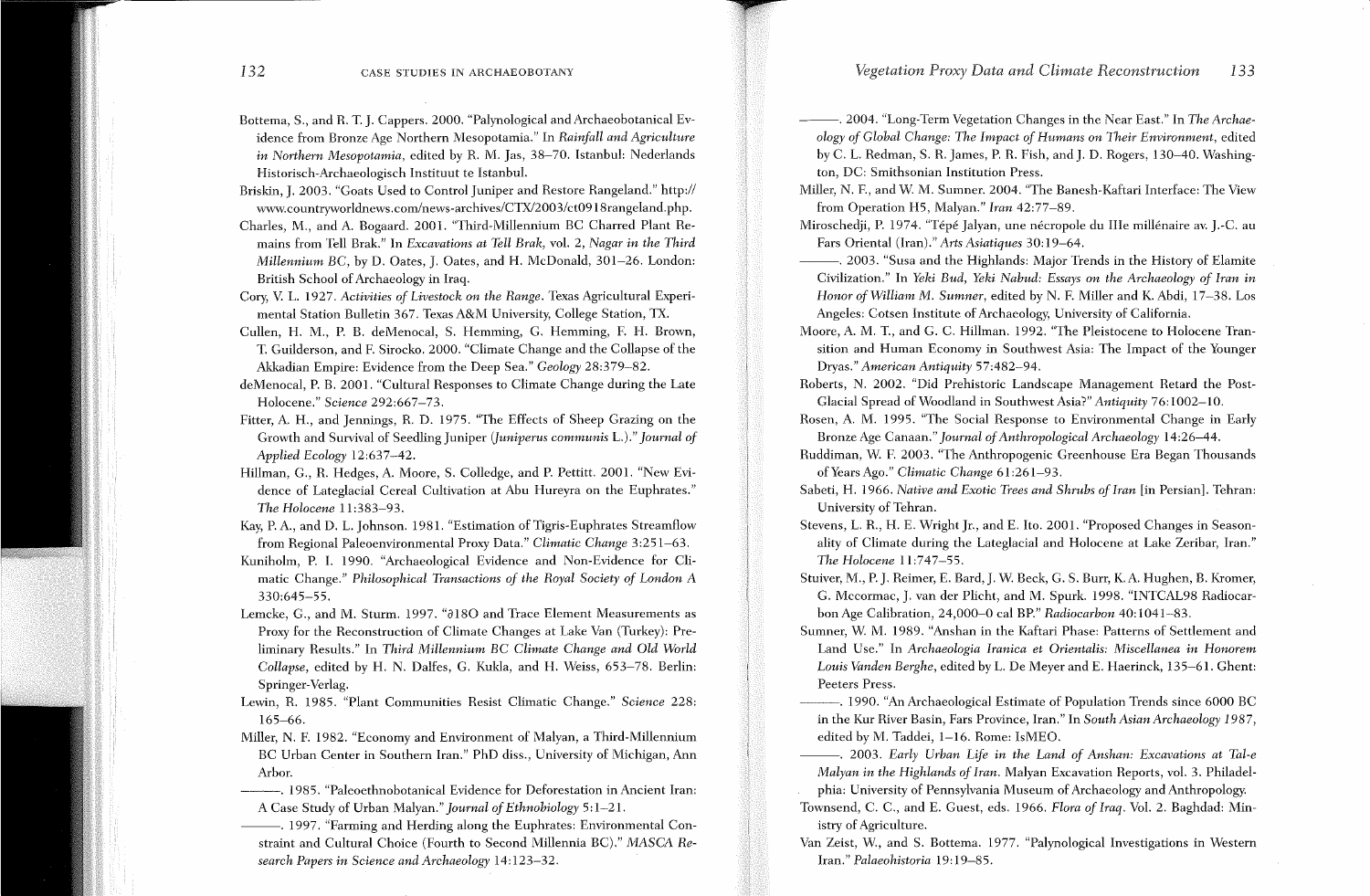- Von Holle, B., H. R. Delcourt, and D. Simberloff. 2003. "The Importance of Biological Inertia in Plant Community Resistance to Invasion." *Journal of Vegetation Science 14:425-32.*
- Weiss, H. 1997. "Late Third Millennium Abrupt Climate Change and Social Collapse in West Asia and Egypt." In *Third Millennium* BC *Climate Change and Old World Collapse,* edited by H. N. Dalfes, G. Kukla, and H. Weiss, 711-23. Berlin: Springer-Verlag.
- ---------------. 2000. "Beyond the Younger Dryas: Collapse as Adaptation to Abrupt Climate Change in Ancient Western Asia and the Eastern Mediterranean." In *Environmental Disaster and the Archaeology of Human Response,* edited by G. Bawden and R. M. Reycraft, 75-99. Albuquerque: Maxwell Musuem of Anthropology.
- Weiss, H., M. A. Courty, W. Wetterstrom, F. L. Guichard Sr., R. Meadow, and A. Curnow. 1993. "The Genesis and Collapse of Third Millennium North Mesopotamian Civilization." *Science 261:995-1004.*
- Wilkinson, T. J. 1990. *Town and Country in Southeastern Anatolia*. Vol. 1, Settle*ment and Land Use in the Lower Karababa Basin.* Oriental Institute Publications, vol. 109. Chicago: The Oriental Institute.
- Yasuda, Y., H. Kitagawa, and T. Nakagawa. 2000. "The Earliest Record of Major Anthropogenic Deforestation in the Ghab Valley, Northwest Syria: A Palynological Study." *Quaternary International 73174:127-36.*
- Zettler, R. L. 2003. "Reconstructing the World of Ancient Mesopotamia: Divided Beginnings and Holistic History." *Journal of the Economic and Social History of the Orient 46:3-45.*
- Zohary, M. 1973. *Geobotanical Foundations of the Middle East.* Stuttgart: Gustav Fischer.